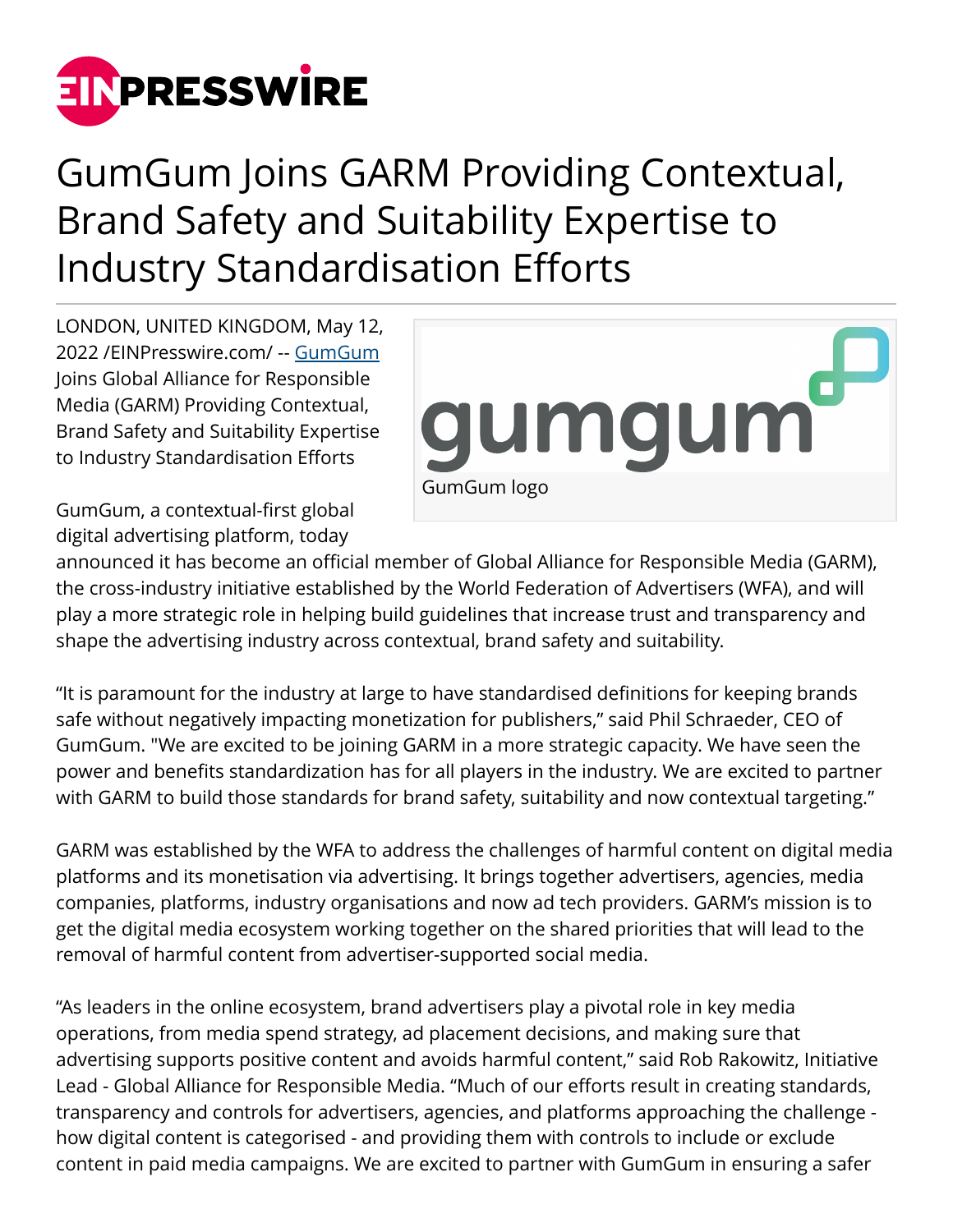online environment that builds trust between marketers and consumers."

GumGum's accredited contextual intelligence platform Verity™ natively implements the GARM: Brand Safety Floor + Suitability Framework into GumGum Threat Categories.

VerityTM leverages deep-learning artificial intelligence for threat detection and classification. The process for training this model includes collecting data samples, deploying human annotation on these data samples, and ultimately feeding these labeled (human-verified) samples to the model to "learn" the concepts presented. In order to most accurately train the model, there must be well-distributed samples for each of the categories (classes) supported. The samples provided for Verity's threat models reflect the categorical definitions presented within GARM's Brand Suitability Framework for Low, Medium and High-risk representations of each class.

"Contextual is the future of brand safety and suitability - which is something GumGum has believed in for over a decade," said GumGum's Head of Verity, William Merchan. "As an industry it will be important for us to not only come together on the brand safety and suitability standards but also how we define and implement the next generation of contextual technology."

For more information, please reach out to pr@gumgum.com.

## About GumGum

GumGum is a contextual-first global digital advertising platform that captures people's attention, without the use of personal data. We believe that a digital advertising ecosystem based on understanding a consumer's active frame of mind rather than behavior builds a more equitable and safer future for consumers, publishers and advertisers alike. Founded in 2008, GumGum is headquartered in Santa Monica, California and operates in 19 markets worldwide. For more information, please reach out to pr@gumgum.com.

## About the Global Alliance for Responsible Media

The Global Alliance for Responsible Media (GARM) was formed to identify specific collaborative actions, processes and protocols for protecting consumers and brands from safety issues. Alliance members will work collaboratively to identify actions that will better protect consumers online, working toward a media environment where hate speech, bullying and disinformation is challenged, where personal data is protected, and used responsibly when given, and where everyone is, especially children, better protected online. Alliance members acknowledge their collective power to significantly improve the health of the media ecosystem.

## # # #

Julia Linehan The Digital Voice +44 7799894184 [email us here](http://www.einpresswire.com/contact_author/3483304)